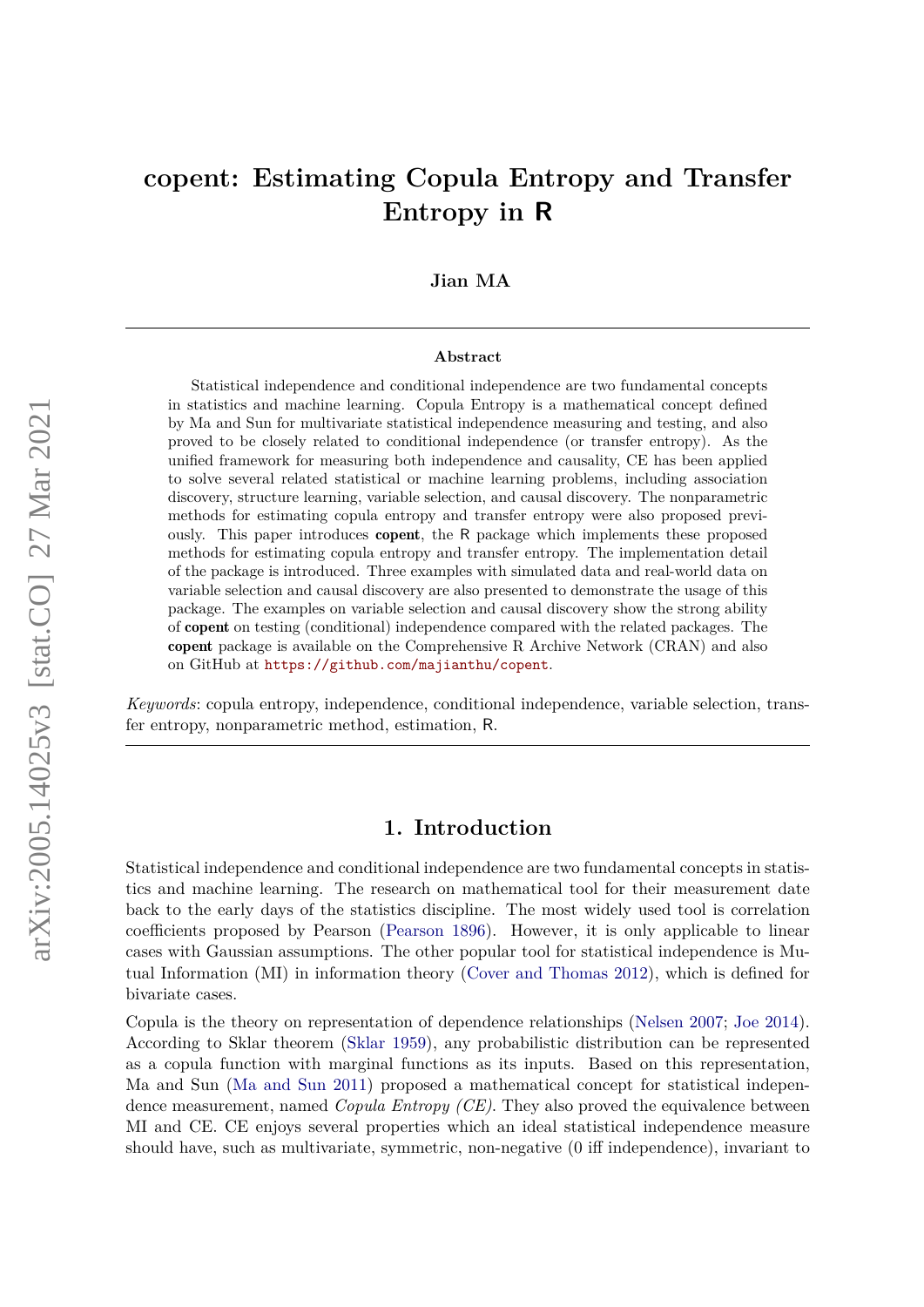monotonic transformation, and equivalent to correlation coefficient in Gaussian cases. The nonparametric method for estimating CE was also proposed in [Ma and Sun](#page-16-3) [\(2011\)](#page-16-3), which is composed of two simple steps: estimating empirical copula function with rank statistic and estimating CE with the k-Nearest Neighbour (kNN) method proposed in [Kraskov, Stögbauer,](#page-16-4) [and Grassberger](#page-16-4) [\(2004\)](#page-16-4).

Transfer Entropy (TE) (or conditional independence) [\(Schreiber](#page-17-1) [2000\)](#page-17-1) is the fundamental concept for testing causality or conditional independence, which generalizes Granger Causality to more broader nonlinear cases. Since it is model-free, TE has great potential application in different areas. However, estimating TE is a hard problem if without assumptions. Recently, we proved that TE can be represented with CE only [\(Ma](#page-16-5) [2019\)](#page-16-5). According to this representation, the nonparametric method for estimating TE via CE is proposed in [Ma](#page-16-5) [\(2019\)](#page-16-5).

In summary, CE provides a unified theoretical framework for measuring both statistical independence and conditional independence. In this framework, statistical independence and conditional independence (causality) can be measured with only CE [\(Ma and Sun](#page-16-3) [2011;](#page-16-3) [Ma](#page-16-5) [2019\)](#page-16-5). As a fundamental tool, CE has been applied to solve several basic problems, including association discovery [\(Ma](#page-16-6) [2019\)](#page-16-6), structure learning [\(Ma and Sun](#page-16-7) [2008\)](#page-16-7), variable selection [\(Ma](#page-16-8) [2019\)](#page-16-8), and causal discovery [\(Ma](#page-16-5) [2019\)](#page-16-5).

There are two similar theoretical frameworks for testing both independence and conditional independence based on kernel tricks in machine learning [\(Gretton, Fukumizu, Teo, Song,](#page-15-1) [Schölkopf, and Smola](#page-15-1) [2007;](#page-15-1) [Zhang, Peters, Janzing, and Schölkopf](#page-17-2) [2011\)](#page-17-2) and distance covariance/correlation [\(Székely, Rizzo, Bakirov](#page-17-3) *et al.* [2007;](#page-17-3) [Székely and Rizzo](#page-17-4) [2009;](#page-17-4) [Wang, Pan,](#page-17-5) [Hu, Tian, and Zhang](#page-17-5) [2015\)](#page-17-5). Both frameworks can be considered as nonlinear generalization of traditional (partial) correlation, and both have non-parametric estimation methods. The kernel-base framework is based on the idea, called kernel mean embedding, that test correlation [\(Gretton](#page-15-1) *et al.* [2007\)](#page-15-1) or partial correlation [\(Zhang](#page-17-2) *et al.* [2011\)](#page-17-2) by transforming distributions into RKHS with kernel functions. The other framework is based on a concept called distance correlation defined with characteristic function [\(Székely](#page-17-3) *et al.* [2007;](#page-17-3) [Székely](#page-17-4) [and Rizzo](#page-17-4) [2009\)](#page-17-4). With this concept, Wang et al. [\(Wang](#page-17-5) *et al.* [2015\)](#page-17-5) defined a concept for conditional independence testing, called conditional distance correlation, with characteristic function for conditional function. Compared with these two frameworks, the framework based on CE is much sound theoretically due to the rigorous definition of CE and TE and much efficient computationally due to the simple estimation methods.

This paper introduces copent [\(Ma](#page-16-9) [2021\)](#page-16-9), the R (R [Core Team](#page-16-10) [2020\)](#page-16-10) package which implements the nonparametric method for estimating CE and TE proposed in [Ma and Sun](#page-16-3) [\(2011\)](#page-16-3); [Ma](#page-16-5) [\(2019\)](#page-16-5), and now is available on CRAN at <https://CRAN.R-project.org/package=copent>. The latest release of the package is available on GitHub at [https://github.com/majianthu/](https://github.com/majianthu/copent) [copent](https://github.com/majianthu/copent). The copent package in Python [\(Van Rossum and Drake Jr](#page-17-6) [1995\)](#page-17-6) is also provided on the Python Package Index (PyPI) at <https://pypi.org/project/copent>. As the implementation of the nonparametric estimation of CE and TE, the copent package has great potentials in real applications of CE and TE, as demonstrated with the examples in this paper.

There are several R packages which implement the estimation of other popular statistical independence measures, such as energy for distance correlation [\(Székely](#page-17-3) *et al.* [2007;](#page-17-3) [Székely](#page-17-7) [and Rizzo](#page-17-7) [2013\)](#page-17-7), dHSIC for multivariate Hilbert-Schmidt Independence Criterion (HSIC) [\(Gretton, Fukumizu, Teo, Song, Schölkopf, and Smola](#page-15-2) [2007;](#page-15-2) [Pfister, Bühlmann, Schölkopf,](#page-16-11)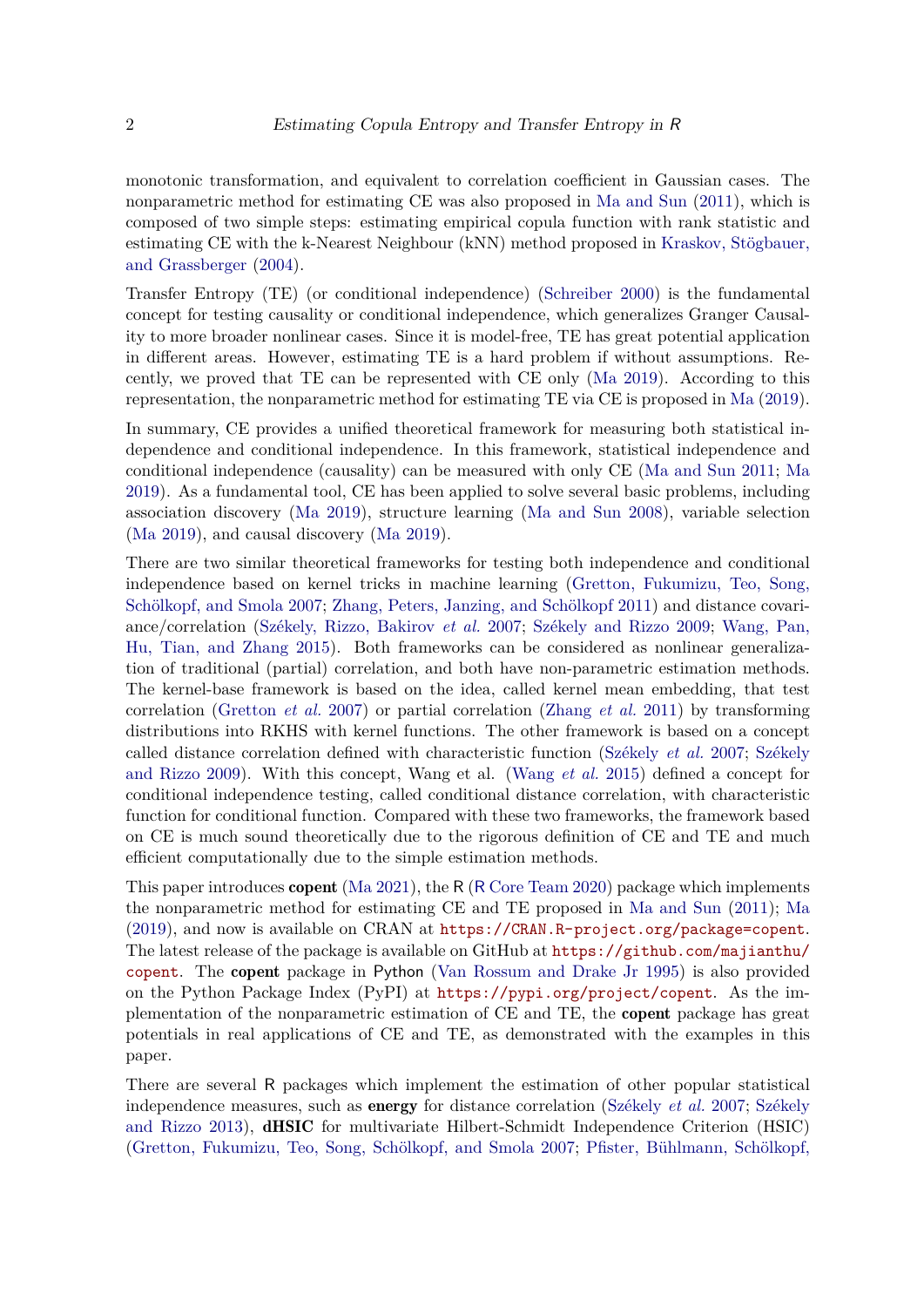#### [Jian MA](#page-16-11) 3

[and Peters](#page-16-11) [2016\)](#page-16-11), **HHG** for Heller-Heller-Gorfine Tests of Independence [\(Heller, Heller, and](#page-15-3) [Gorfine](#page-15-3) [2013;](#page-15-3) [Heller, Heller, Kaufman, Brill, and Gorfine](#page-16-12) [2016\)](#page-16-12), independence for Hoeffding's D [\(Hoeffding](#page-16-13) [1948\)](#page-16-13) and Bergsma-Dassios T\* sign covariance [\(Bergsma, Dassios](#page-15-4) *et al.* [2014\)](#page-15-4), and Ball for ball correlation [\(Pan, Wang, Zhang, Zhu, and Zhu](#page-16-14) [2020\)](#page-16-14). In this paper, we will compare them with the copent package on the variable selection problem with real-world data in an example in Section [4.2.](#page-8-0)

Several R packages for testing conditional independence are also available on CRAN, including CondIndTests on kernel-based test [\(Zhang](#page-17-2) *et al.* [2011\)](#page-17-2), and cdcsis on conditional distance correlation [\(Wang](#page-17-5) *et al.* [2015\)](#page-17-5). These two packages are the implementations of the methods in the other two frameworks mentioned above. In the example on causal discovery in Section [4.3,](#page-10-0) we will compare them with the method for estimating TE implemented in the copent package.

This paper is organized as follows: the theory, estimation, and applications of CE and TE are introduced in Section [2,](#page-2-0) Section [3](#page-4-0) presents the implementation details of the copent package with an open dataset, and then three examples on simple simulation experiment, variable selection and causal discovery are presented to further demonstrate the usage of the copent package and to compare our package with the related packages in Section [4,](#page-7-0) and Section [5](#page-13-0) summarizes the paper.

# **2. Copula Entropy**

#### <span id="page-2-0"></span>**2.1. Theory**

Copula theory unifies representation of multivariate dependence with copula function [\(Nelsen](#page-16-1) [2007;](#page-16-1) [Joe](#page-16-2) [2014\)](#page-16-2). According to Sklar theorem [\(Sklar](#page-17-0) [1959\)](#page-17-0), multivariate density function can be represented as a product of its marginals and copula density function which represents dependence structure among random variables. This section is to define an association measure with copula. For clarity, please refer to [Ma and Sun](#page-16-3)  $(2011)$  for notations.

With copula density, Copula Entropy is define as follows [\(Ma and Sun](#page-16-3) [2011\)](#page-16-3):

**Definition 1 (Copula Entropy)** *Let* **X** *be random variables with marginals* **u** *and copula density c*(**u**)*. CE of* **X** *is defined as*

<span id="page-2-1"></span>
$$
H_c(\mathbf{X}) = -\int_{\mathbf{u}} c(\mathbf{u}) \log c(\mathbf{u}) d\mathbf{u}.
$$
 (1)

In information theory, MI and entropy are two different concepts [\(Cover and Thomas](#page-15-0) [2012\)](#page-15-0). In [Ma and Sun](#page-16-3) [\(2011\)](#page-16-3), Ma and Sun proved that MI is actually a kind of entropy, negative CE, stated as follows:

**Theorem 1** *MI of random variables is equivalent to negative CE:*

$$
I(\mathbf{X}) = -H_c(\mathbf{X}).\tag{2}
$$

<span id="page-2-2"></span>Theorem [1](#page-2-1) has simple proof [\(Ma and Sun](#page-16-3) [2011\)](#page-16-3) and an instant corollary (Corollary [1\)](#page-2-2) on the relationship between information containing in joint probability density function, marginals and copula density.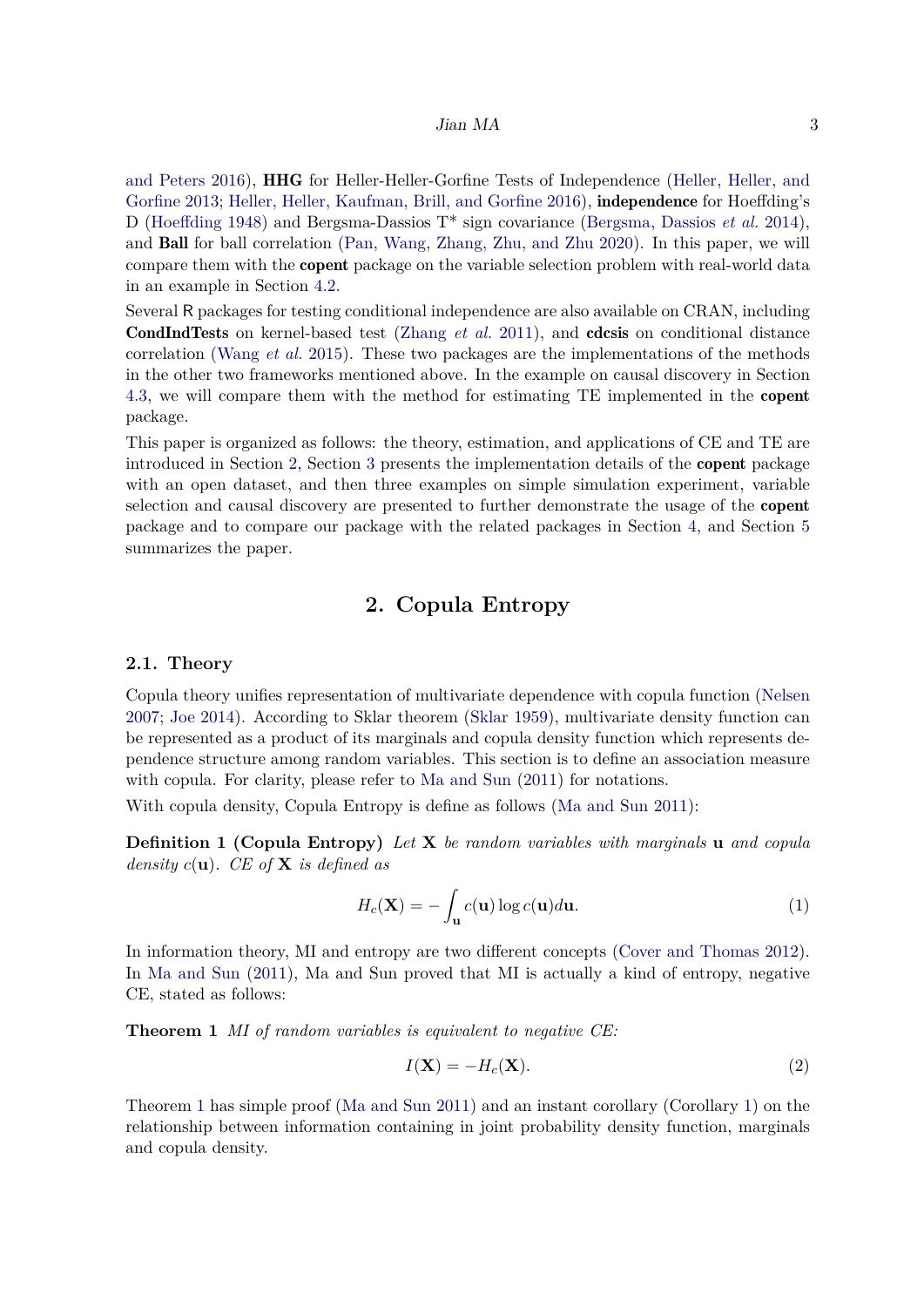**Corollary 1**

$$
H(\mathbf{X}) = \sum_{i} H(X_i) + H_c(\mathbf{X})
$$
\n(3)

The above results cast insight into the relationship between entropy, MI, and copula through CE, and therefore build a bridge between information theory and copula theory. CE itself provides a theoretical concept of statistical independence measure.

Conditional independence is another fundamental concept in statistics with wide applications. TE is a statistical measure for causality, which is essentially conditional independence testing. It is defined by Schreiber [\(Schreiber](#page-17-1) [2000\)](#page-17-1) as follows:

**Definition 2 (Transfer Entropy)** Let  $x_t, y_t$  be two time series observations at time  $t =$ 1,..., N of the processes  $X_t, Y_t$ . The transfer entropy  $T_{Y\to X}$  from Y to X is defined as

$$
T_{Y \to X} = \sum p(x_{t+1}, x_t, y_t) \log \frac{p(x_{t+1} | x_t, y_t)}{p(x_{t+1} | x_t)}.
$$
\n(4)

It can be written as conditional MI between  $x_{t+1}$  and  $y_t$  conditioned on  $x_t$ :

<span id="page-3-2"></span>
$$
T_{Y \to X} = I(x_{t+1}; y_t | x_t). \tag{5}
$$

In [Ma](#page-16-5) [\(2019\)](#page-16-5), Ma proved that CE is closely related with TE, stated as the following proposition:

**Proposition 1** *TE can be represented with only CE as follows:*

<span id="page-3-0"></span>
$$
T_{Y \to X} = -H_c(x_{t+1}, x_t, y_t) + H_c(x_{t+1}, x_t) + H_c(y_t, x_t).
$$
\n(6)

This proposition can be easily proved by expanding the definition of TE [\(Ma](#page-16-5) [2019\)](#page-16-5). This result gives the way of measuring causality with CE. Therefore, we developed a theoretical framework for measuring both statistical independence and conditional independence with only CE.

#### <span id="page-3-1"></span>**2.2. Estimating CE and TE**

It is widely considered that estimating MI is notoriously difficult. Under the blessing of Theorem [1,](#page-2-1) Ma and Sun [\(Ma and Sun](#page-16-3) [2011\)](#page-16-3) proposed a non-parametric method for estimating CE (MI) from data which is composed of only two simple steps:

- 1. Estimating Empirical Copula Density (ECD);
- 2. Estimating CE.

For Step 1, if given data samples  $\{x_1, \ldots, x_T\}$  i.i.d. generated from random variables  $X =$  ${x_1, \ldots, x_N}^T$ , one can easily estimate ECD as follows:

$$
F_i(x_i) = \frac{1}{T} \sum_{t=1}^T \chi(\mathbf{x}_t^i \le x_i),\tag{7}
$$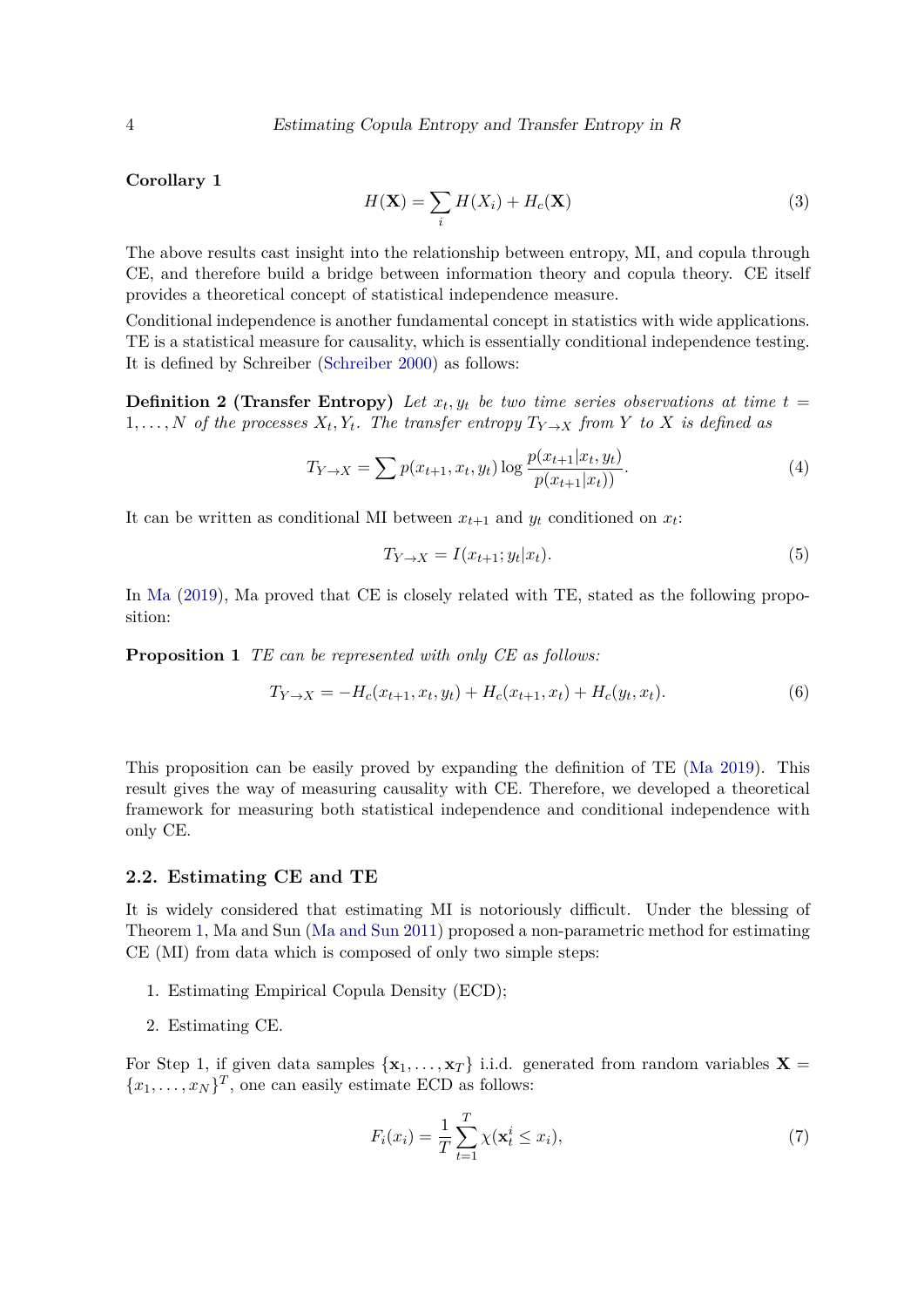#### Jian MA 5

where  $i = 1, \ldots, N$  and  $\chi$  represents for indicator function. Let  $\mathbf{u} = [F_1, \ldots, F_N]$ , and then one can derives a new samples set  $\{u_1, \ldots, u_T\}$  as data from ECD  $c(\mathbf{u})$ .

Once ECD is estimated, Step 2 is essentially a problem of entropy estimation which can be tackled by many existing methods. Among those methods, the kNN method [\(Kraskov](#page-16-4) *et al.* [2004\)](#page-16-4) was suggested in [Ma and Sun](#page-16-3) [\(2011\)](#page-16-3), which leads to a non-parametric way of estimating CE.

As a model-free measure of causality, TE has great potential applications in many areas. However, estimating TE is also widely considered as a hard problem. Proposition [1](#page-3-0) presents a representation of TE with only CE. This representation suggests a method for estimating TE via CE [\(Ma](#page-16-5) [2019\)](#page-16-5), which composes of two steps:

- 1. Estimating three CE terms in [\(6\)](#page-3-0);
- 2. Calculating TE with the estimated CE terms.

Here, Step 1 is proposed to be done with the above nonparametric method for estimating CE, and hence we proposed a simple and elegant nonparametric method for estimating TE. This nonparametric method makes it possible for applying TE to real problem without any assumptions on the underlying dynamical systems.

#### **2.3. Applications**

CE has been applied to solve several typical statistical problems, including:

- Association Measuring [\(Ma](#page-16-6) [2019\)](#page-16-6). CE is used as an association measure, which enjoys many advantages over the traditional association measure, such as Pearson's correlation coefficient.
- Structure Learning [\(Ma and Sun](#page-16-7) [2008\)](#page-16-7). Based on dependence relationship between random variables measured by CE, a graph can be derived with the maximal spanning tree algorithm.
- Variable Selection [\(Ma](#page-16-8) [2019\)](#page-16-8). For regression or classification tasks, variables can be selected based on statistical independence strength between variables and target variable measured by CE. Due to the merits of CE, such selection is both model-free and tuningfree. An example in Section [4.2](#page-8-0) demonstrates the variable selection method with CE.
- Causal Discovery [\(Ma](#page-16-5) [2019\)](#page-16-5). To discover causal relationships from observational data, transfer entropy can be estimated via CE non-parametrically to measure causality as proposed in Section [2.2.](#page-3-1) Such estimation makes no assumption on the underlying mechanism and can be applied to any cases provided time series data are available. An example in Section [4.3](#page-10-0) demonstrates the method.

### **3. Implementation**

<span id="page-4-0"></span>The copent package contains five functions as listed in Table [1.](#page-5-0) The function copent() is the main function which implements the method for estimating CE and the other two functions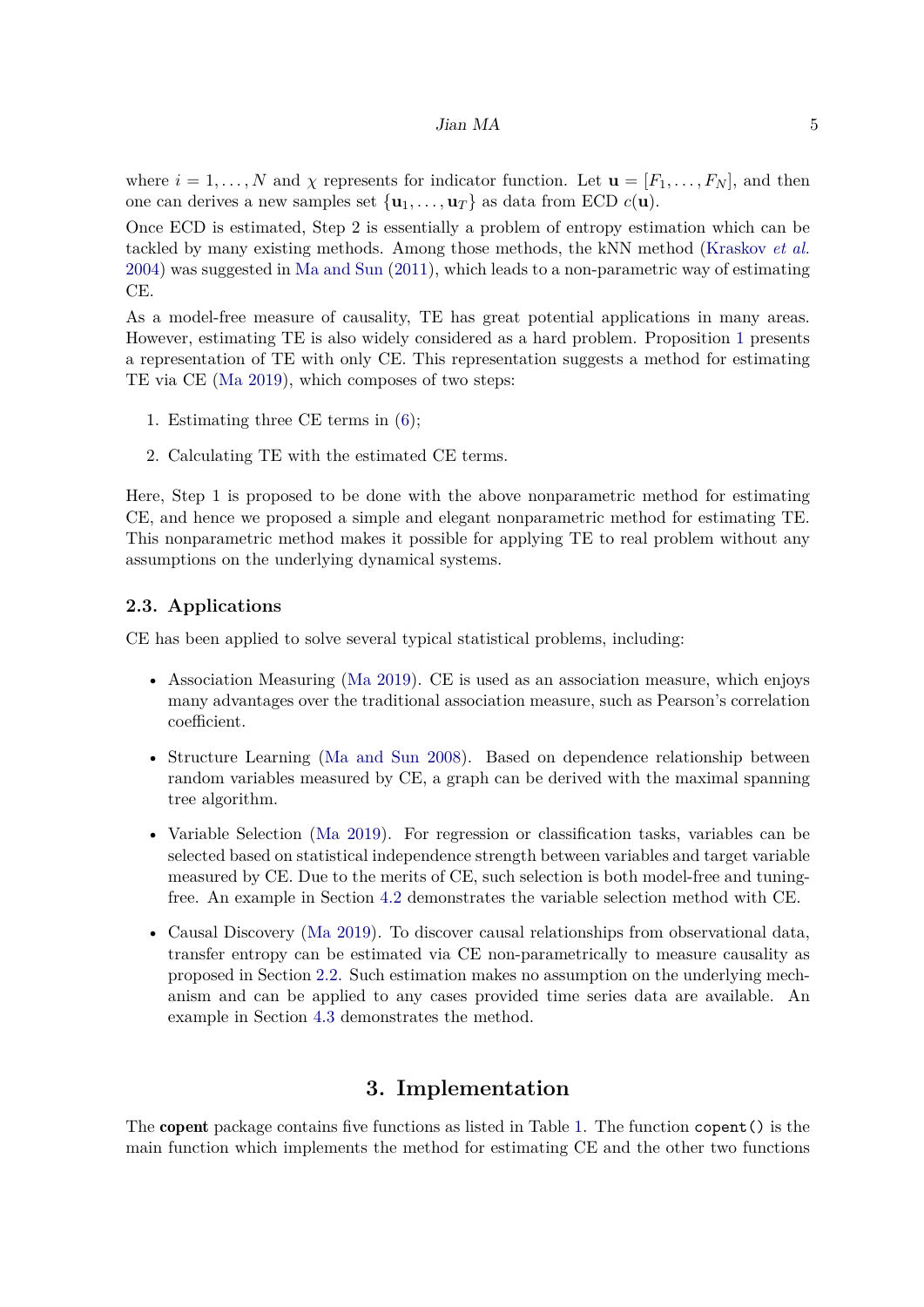<span id="page-5-0"></span>

| Function                                      | Description                                 |
|-----------------------------------------------|---------------------------------------------|
| $construct$ _empirical_copula $(x)$           | constructing empirical copula function from |
|                                               | data x based on rank statistics             |
| entknn(x, k, dtype)                           | estimating entropy from data x with the     |
|                                               | kNN method (Kraskov <i>et al.</i> 2004)     |
| $\text{copent}(x, k, \text{dtype})$           | main function for estimating CE from data   |
|                                               | x, which is composed of two steps imple-    |
|                                               | mented by calling the above two functions   |
| ci(x,y,z,k,dtype)                             | testing conditional independence between    |
|                                               | $(x, y)$ conditioned on z                   |
| $transent(x, y, \text{lag}, k, \text{dtype})$ | estimating TE from y to x with time lag lag |

Table 1: The functions in the package.  $k$ , dtype represent the arguments for  $k^{th}$  nearest neighbour, and distance type respectively.

construct\_empirical\_copula() and entknn() are called by copent() as two steps of the estimation method. The function ci() implements the method for conditional independence testing, which calls the function copent(). The function transent() implements the method for estimating TE [\(Ma](#page-16-5) [2019\)](#page-16-5), which calls the function ci() since estimating TE is essentially conditional independence testing.

To illustrate the implementation and usage of the copent() function, we use the "airquality" dataset in R as a working dataset, which contains daily air quality measurements in New York, May to September 1973.

R> library(copent) R> data("airquality")  $R > x1 = \text{airquality}[1:4]$ 

The function construct empirical copula() estimates empirical copula from data with rank statistic. After the four numerical measurements are loaded, the corresponding empirical copula function can be derived by the function construct\_empirical\_copula() as follows:

```
R > x c1 = construct_empirical_copula(x1)
```
The estimated empirical copula of the four measurements is illustrated in Figure [1.](#page-6-0)

The function entknn() implements the kNN method for estimating entropy proposed in [Kraskov](#page-16-4) *et al.* [\(2004\)](#page-16-4). It is based on the following estimation equation:

$$
\hat{H}(X) = -\psi(k) + \psi(N) + \log c_d + \frac{d}{N} \sum_{i=1}^{N} \log \epsilon(i).
$$
\n(8)

Here,  $\psi$ () is the digamma function; the  $c_d$  is the volume of the *d*-dimensional unit ball, for which two cases are implemented:  $c_d = 1$  for the maximum norm and  $c_d = \pi^{d/2}/\Gamma(1 + d/2)/2^d$ for Euclidean norm; and  $\epsilon$ ) is twice the distance from the sample to its *k*-th nearest neighbor. In the package, the function entknn() has three arguments, two of which are k and dtype, *k*-th neighbor and distance type (maximum norm or Euclidean norm) which are used for computing the last two terms in the above estimation equation.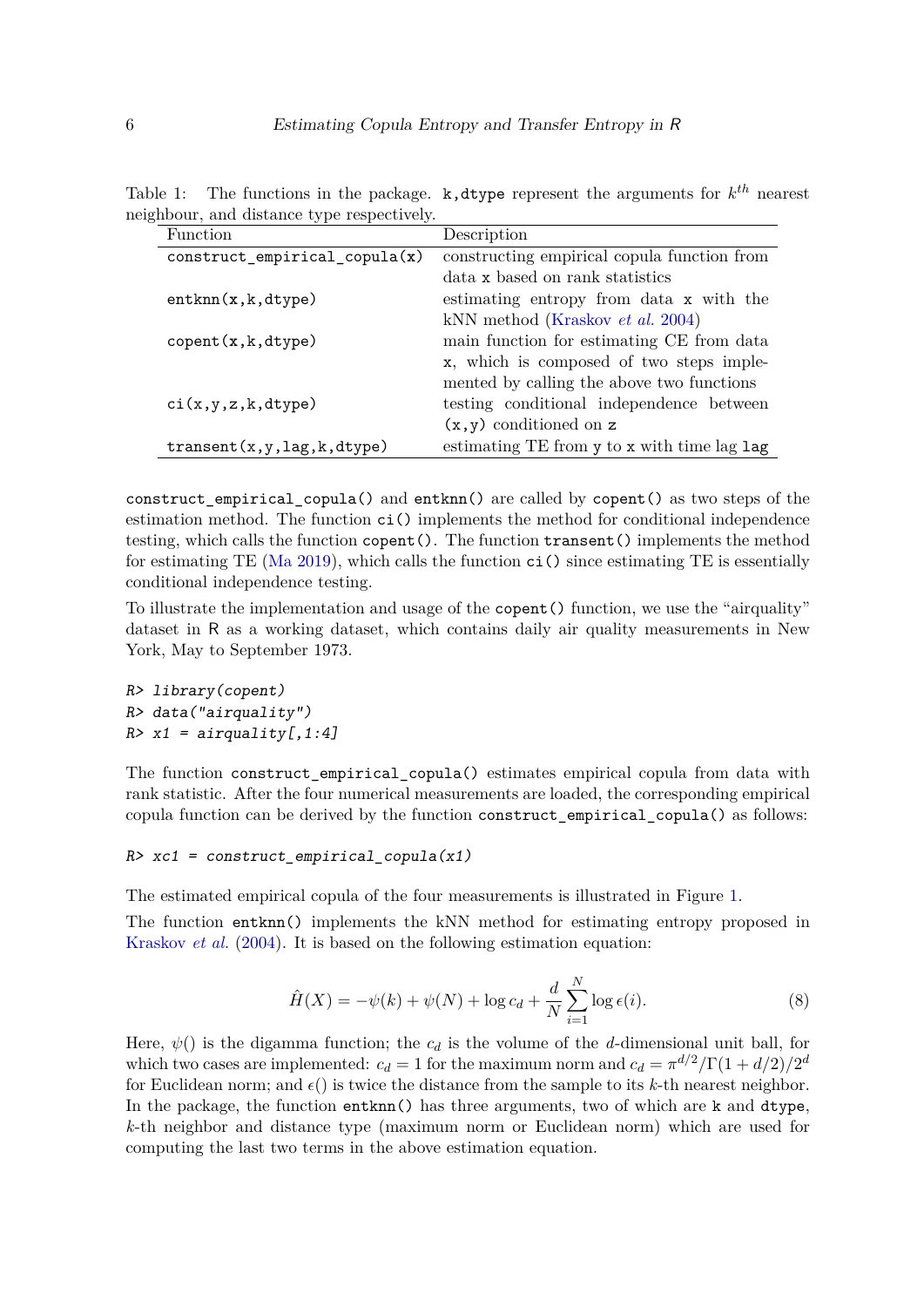

<span id="page-6-0"></span>Figure 1: The joint distribution of the four measurements (upper panels) and the estimated empirical copula (lower panels).

Now we can use the function entknn() to estimate the entropy of empirical copula of these four measurements:

R> entknn(xc1)

[1] -0.03305222

Here we use the default value of k and dtype because of the good estimation performance of the kNN method for estimating entropy.

The main function copent() implements the method in Section [2.2.](#page-3-1) As shown above, it simply call the function construct empirical copula() to derive empirical copula function from data and then use the estimated empirical copula as input of the function entknn() to estimate CE. For user's convenience, the function copent() returns *negative* value of CE. Here, the negative CE of the four measurement can be easily estimated with copent():

 $R$ > copent(x1)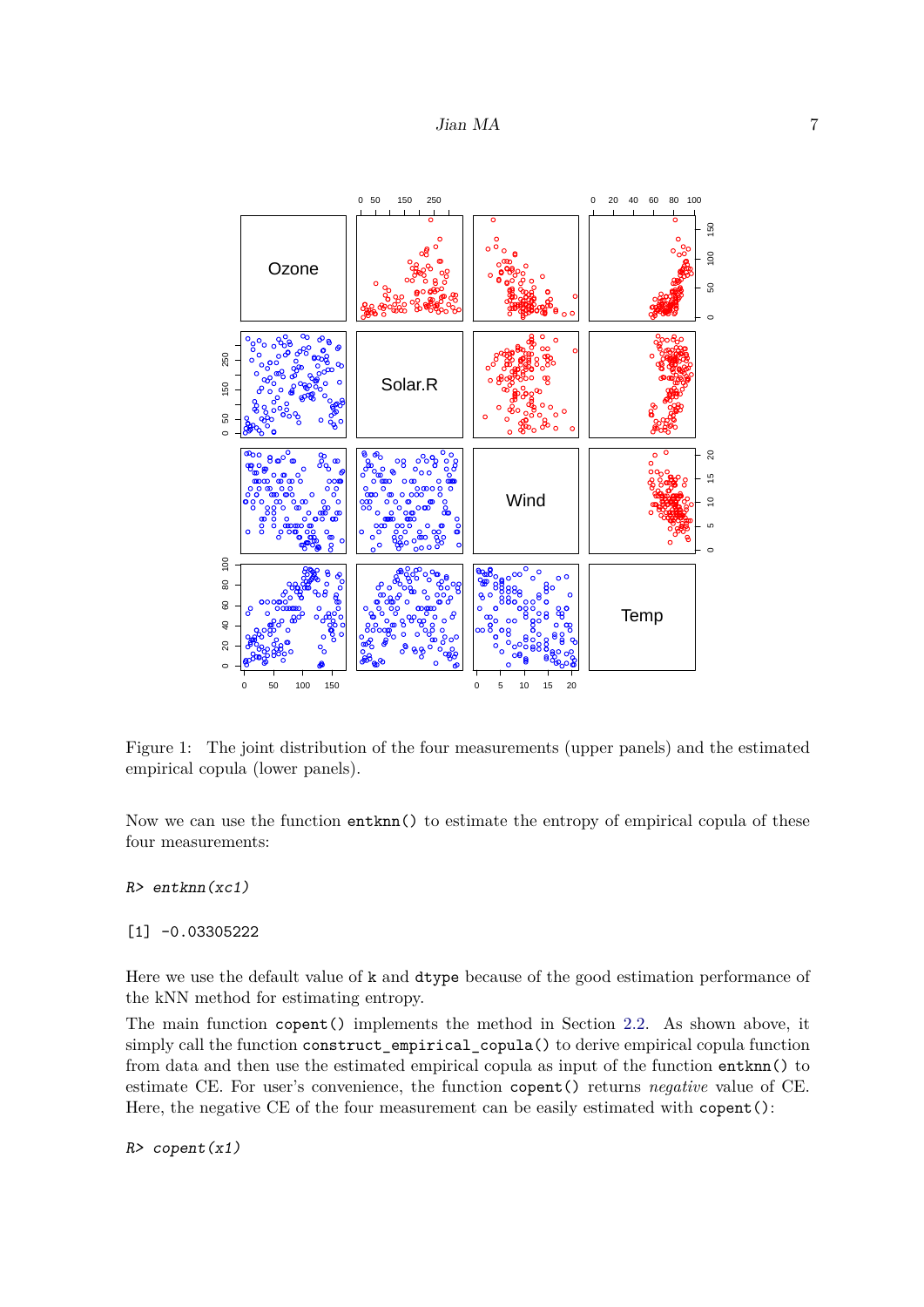[1] 0.03305222

With the main function  $\text{copent}($ ), we can easily implement the other two functions based on their theoretical relationships with CE. The function ci() for testing conditional independence  $(x,y)$  conditioned on z is implemented based on [\(6\)](#page-3-0) with two steps: first estimating three CEs terms of  $(x,y,z)$ ,  $(y,z)$  and  $(x,z)$  by calling copent () and then calculating the result from the estimated terms. Since TE is essentially conditional independence, the function transent() for estimating TE from y to x with time lag lag is then implemented as conditional independence testing with two simple steps: first preparing the data of  $x_{t+laq}$ ,  $x_t$ , and  $y_t$  from  $x$ ,  $y$  according to lag and then call the function  $ci()$  on the prepared data according to the relationship between TE and conditional independence [\(5\)](#page-3-2). We will demonstrate the usage of these two functions in Section [4.3.](#page-10-0)

### **4. Examples**

<span id="page-7-0"></span>To further demonstrate the usage and advantages of the copent package, three examples are presented in this section: the first one based on simulated data and the second and third one based on real-world data for variable selection and causal discovery respectively. We will compare our package with the related packages in the last two examples.

#### **4.1. Simulation Example**

This demonstration example is based on the simulated data. We generate the simulated data with the **mnormt** [\(Azzalini and Genz](#page-15-5) [2020\)](#page-15-5) package.

R> library(copent) R> library(mnormt)

First, 500 data samples are generated from bivariate Gaussian distribution. Without loss of generality, the correlation coefficient  $\rho$  is set as 0.75.

```
R>rho = 0.75R > sigma = matrix(c(1,rho,rho,1),2,2)
R > x = rmnorm(500,c(0,0),sigma)
```
The negative CE of bivariate Gaussian can be calculated analytically as  $-\log(1-\rho^2)/2$ :

 $R$ > truevalue =  $-0.5 * log(1 - rho^2)$ R> truevalue

[1] 0.4133393

With the function copent (), the estimated value is:

 $R$ > copent $(x)$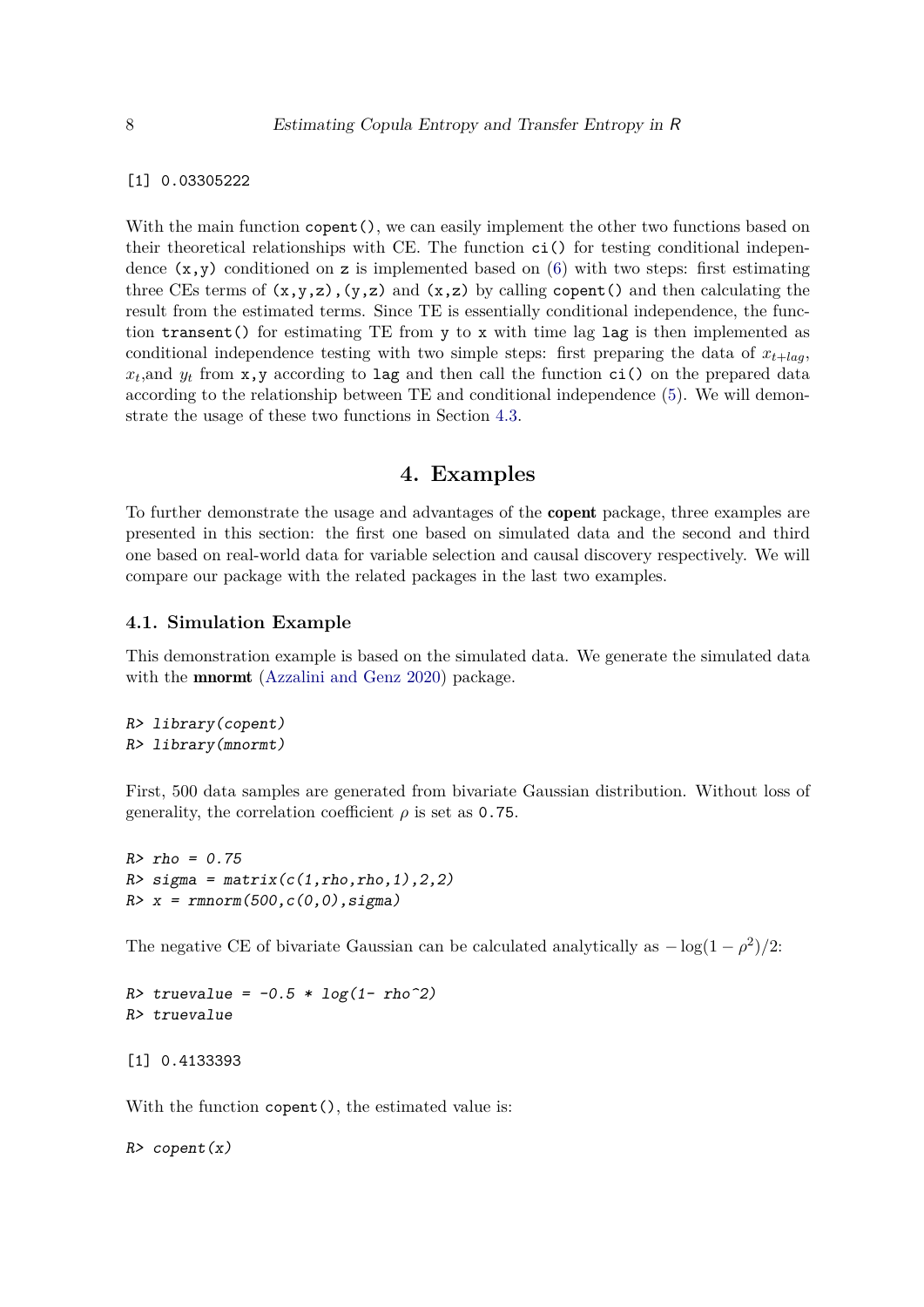#### [1] 0.4039309

#### <span id="page-8-0"></span>**4.2. Example on Variable Selection**

The second example  $<sup>1</sup>$  $<sup>1</sup>$  $<sup>1</sup>$  is about the application of the package on variable selection [\(Ma](#page-16-8) [2019\)](#page-16-8).</sup> The data used here is the heart disease dataset in the UCI machine learning repository [\(Dua](#page-15-6) [and Graff](#page-15-6) [2017\)](#page-15-6), which contains 4 databases about heart disease diagnosis collected from four locations. The dataset includes 920 samples totally, of which only 899 samples without missing values are used in the example. Each sample is with 76 raw attributes, of which the attribute 'num' is the diagnosis of patients' disease and 13 other attributes are recommended by professional clinicians as relevant [\(Nahar, Imam, Tickle, and Chen](#page-16-15) [2013\)](#page-16-15). The aim of the example is to select a subset of attributes with statistical independence criteria for building the model for predicting disease status. The performance of the methods will be measured by the number of the selected attributes out of 13 recommended ones.

Besides CE, several other independence measures are also considered as contrasts in the example, including

- Hilbert-Schmidt Independence Criterion (HSIC) [\(Gretton](#page-15-2) *et al.* [2007;](#page-15-2) [Pfister](#page-16-11) *et al.* [2016\)](#page-16-11),
- Distance Correlation [\(Székely](#page-17-3) *et al.* [2007;](#page-17-3) [Székely and Rizzo](#page-17-7) [2013\)](#page-17-7),
- Heller-Heller-Gorfine Tests of Independence [\(Heller](#page-15-3) *et al.* [2013,](#page-15-3) [2016\)](#page-16-12),
- Hoeffing's D Test [\(Hoeffding](#page-16-13) [1948\)](#page-16-13),
- Bergsma-Dassios T\* sign covariance [\(Bergsma](#page-15-4) *et al.* [2014\)](#page-15-4), and
- Ball Correlation (Pan *[et al.](#page-16-14)* [2020\)](#page-16-14).

The R packages used as the implementation of the above measures are **dHSIC**, energy, HHG, independence, and Ball respectively.

The example first loads the related packages:

```
library(copent) # Copula Entropy
library(energy) # Distance Correlation
library(dHSIC) # Hilbert-Schmidt Independence Criterion
library(HHG) # Heller-Heller-Gorfine Tests of Independence
library(independence) # Hoeffding's D test or Bergsma-Dassios T* sign covariance
library(Ball) # Ball correlation
```
And then load the data samples for the UCI repository with the following codes:

```
scan_heart_data \le-function(filename1, nl = 0){
 data1 = scan(filename1, nlines = n1, what = c(as.list(rep(0,75)), list(""))l = length(data1[[1]])data1m = matrix(unlist(data1), 1, 76)
```
<span id="page-8-1"></span><sup>&</sup>lt;sup>1</sup>The code for this example is available at  $https://github.com/majianthu/aps2020$ .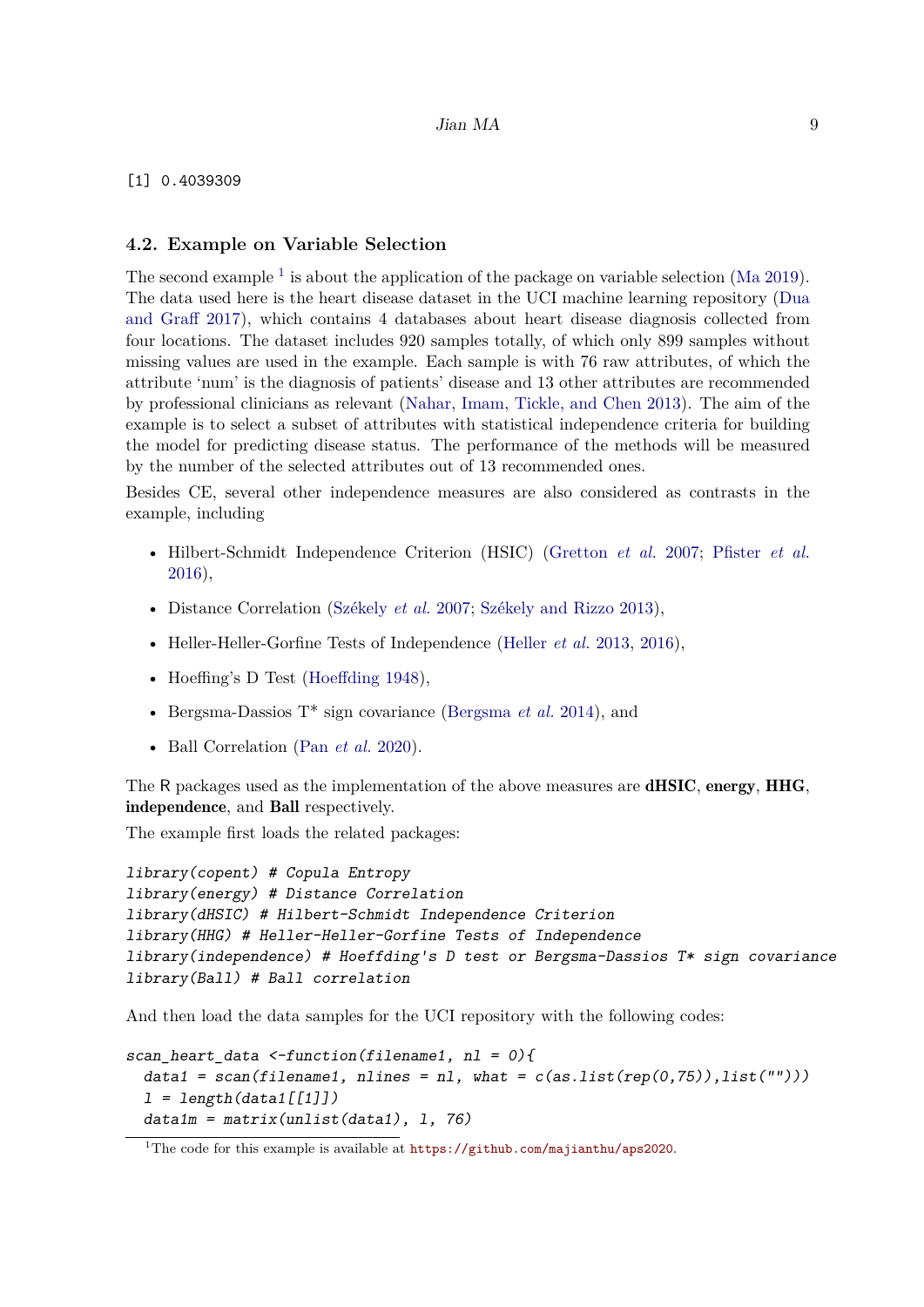```
matrix(as.numeric(data1m[,1:75]), l, 75)
}
#### load heart disease data (899 samples)
dir = "http://archive.ics.uci.edu/ml/machine-learning-databases/heart-disease/"
h1 = scan heart data(paste(dir, "cleveland.data", sep=""), 282*10)
h2 = scan\_heart\_data(paste(dir, "hungarian.data", sep=""))h3 = scan heart data(paste(dir,"switzerland.data",sep=""))
h4 = scan_heart_data(paste(dir,"long-beach-va.data",sep=""))
heart1 = as.matrix( rbind(h1.h2.h3.h4) )m = dim(hearth1)[1]n = dim(headrt1)[2]
```
The above codes load the 899 samples from four datasets, of which the Cleveland dataset has only 282 samples without missing values.

With the following codes, we estimates the strength of statistical independence between 75 attributes and disease diagnosis 'num' (#58).

```
1 = 50ce58 = rep(0, n)for (i \text{ in } 1:n)for (i \in 1:1)data2 = heart1[,c(i,58)]data2[,1] = data2[,1] + max(abs(data2[,1])) * 0.000001 * rnorm(m)data2[,2] = data2[,2] + max(abs(data2[,2])) * 0.000001 * rnorm(m)ce58[i] = ce58[i] + copent(data2)}
}
ce58 = ce58 / l
```
To avoid numerical instability of the estimation algorithm, we add a slight Gaussian noise on the data. As consequents, we run the estimation for 50 times to average the uncertainty caused by the added noise. In this way, we can estimate CE from any data with both continuous and discrete values.

The code for the other measures is as following:

```
dcor58 = rep(0, n) # Distance Correlation
dhsic58 = rep(0, n) # Hilbert-Schmidt Independence Criterion
hhg58 = rep(0, n) # Heller-Heller-Gorfine Tests
ind58 = rep(0, n) # Hoeffding's D test or Bergsma-Dassios T* sign covariance
ball58 = rep(0, n) # Ball correlationfor (i \text{ in } 1:n){
dcor58[i] = dcor(heart1[, i], heart1[, 58]dhsic58[i] = dhsic(heart1[,i],heart1[,58])$dHSIC
 Dx = as.matrix(dist((heart1[,i]), diag = TRUE, upper = TRUE))Dy = as_matrix(dist((heart1[,58]), diag = TRUE, upper = TRUE))hhg58[i] = hhg.test(Dx, Dy, nr.perm = 1000)
```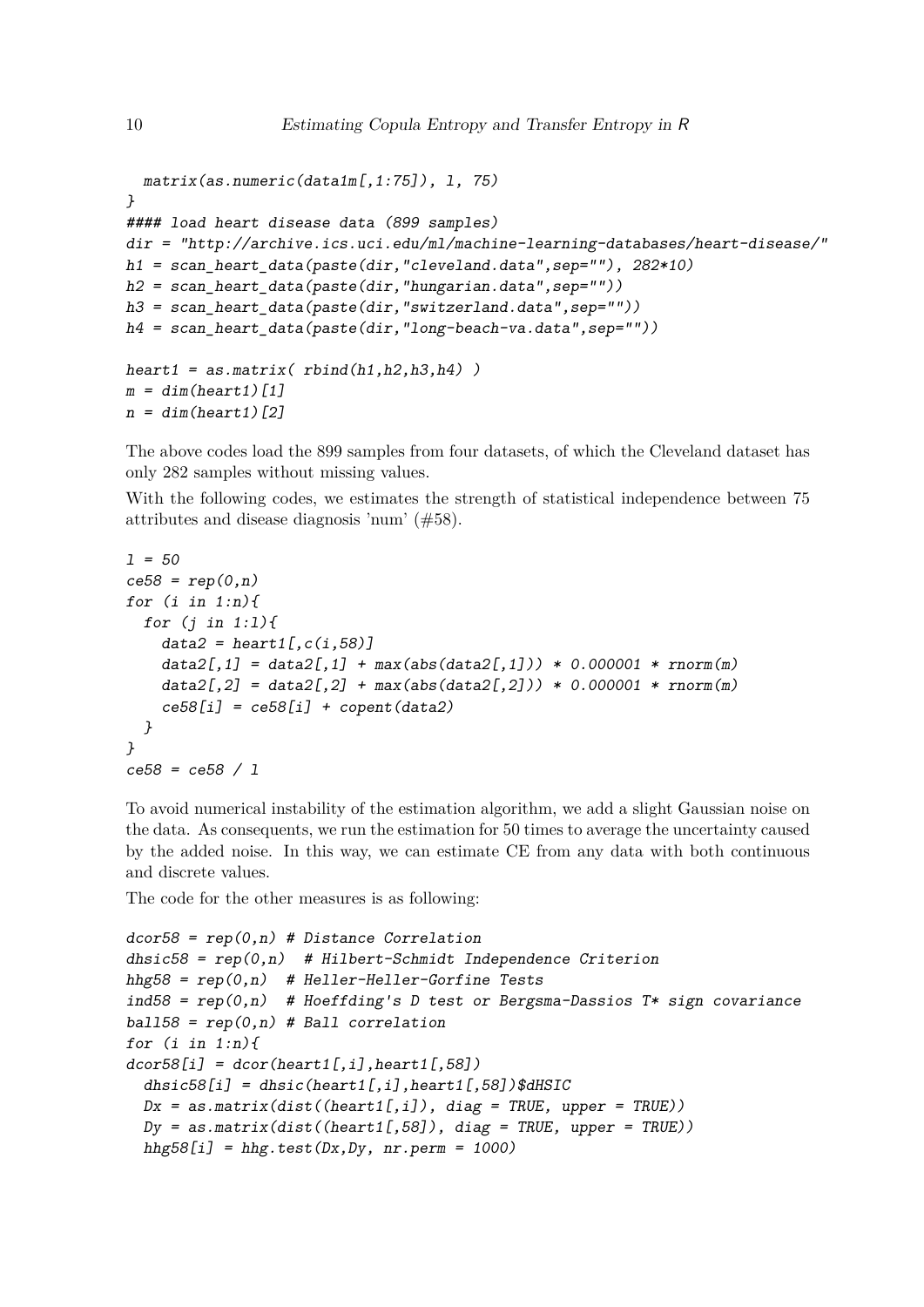#### Jian MA 11

| Method         | Selected Variables' ID                                  |    |
|----------------|---------------------------------------------------------|----|
| Recommandation | 3,4,9,10,12,16,19,32,38,40,41,44,51                     | 13 |
| CE             | $3,4,6,7,9,12,16,28-32,38,40,41,4\overline{4,51,59-68}$ | 11 |
| dCor           | 3,4,6,7,9,12,13,16,28-33,38,40,41,52,59-68              | 9  |
| dHSIC          | 3,4,6,7,9,12,13,16,25,29-32,38,40,41,44,59-68           | 10 |
| <b>HHG</b>     | 4,6,7,9,16,25,32,38,40,41,52                            |    |
| Hoeffding's D  | 4,5,8,9,13,16,17,23,26,27,38,39,45-50,52-54             |    |
| Ball           | 4,6,7,9,13,16,25,32,38,40,41,52                         | ⇁  |

<span id="page-10-1"></span>Table 2: Selected variables by different measures.

```
ind58[i] = hoeffding.D.test(headrt1[, i], heart1[, 58])$Dn\#ind58[i] = \text{hoeffding.refined.test(heart1[, i], heart1[, 58])$Rn
\#ind58[i] = \text{tau.start.test}(\text{heart1}[,i], \text{heart1}[,58])$Tn
ball158[i] = bcor(hearth[,i],heart1[,58])
```
To compare the performance of all the measures, we check the interpretability of the selected attributes with them. The recommended variables are taken as references for the selection since they are recommended by professional researchers as clinical relevant. We choose the #16 attribute carefully as threshold of selection for every measure's results. Such selected results of different measures are shown in Figure [2.](#page-11-0)

The variables selected for different measures are summarized in Table [2.](#page-10-1) It can be learned that CE selected 11 out of 13 recommended attributes, better than all the other methods did, which means CE make much interpretable models with biomedical meaningful attributes. This result shows clearly the advantage of the copent package as a tool for variable selection problem.

### <span id="page-10-0"></span>**4.3. Example on Causal Discovery**

}

The third example  $2$  is based on the Beijing PM2.5 dataset on the UCI machine learning repository [\(Dua and Graff](#page-15-6) [2017\)](#page-15-6), which is about air pollution at Beijing. This hourly data set contains the PM2.5 data of US Embassy in Beijing. Meanwhile, meteorological data from Beijing Capital International Airport are also included. The data has been analyzed at month scale [\(Liang, Zou, Guo, Li, Zhang, Zhang, Huang, and Chen](#page-16-16) [2015\)](#page-16-16). With this data, we try to discover the causal relationships between meteorological factors and PM2.5 by estimating transfer entropy via CE with the method proposed in [Ma](#page-16-5) [\(2019\)](#page-16-5). We also compare our method with the kernel-based methods on conditional independence testing [\(Zhang](#page-17-2) *et al.* [2011\)](#page-17-2) in the package CondIndTests, and conditional distance correlation [\(Wang](#page-17-5) *et al.* [2015\)](#page-17-5) in the package cdcsis.

The example first loads the related packages:

library(copent) # Copula Entropy library(CondIndTests) # kernel based test library(cdcsis) # conditional distance correlation

<span id="page-10-2"></span><sup>&</sup>lt;sup>2</sup>The code for this example is available at  $\frac{h}{k}$ ://github.com/majianthu/transferentropy.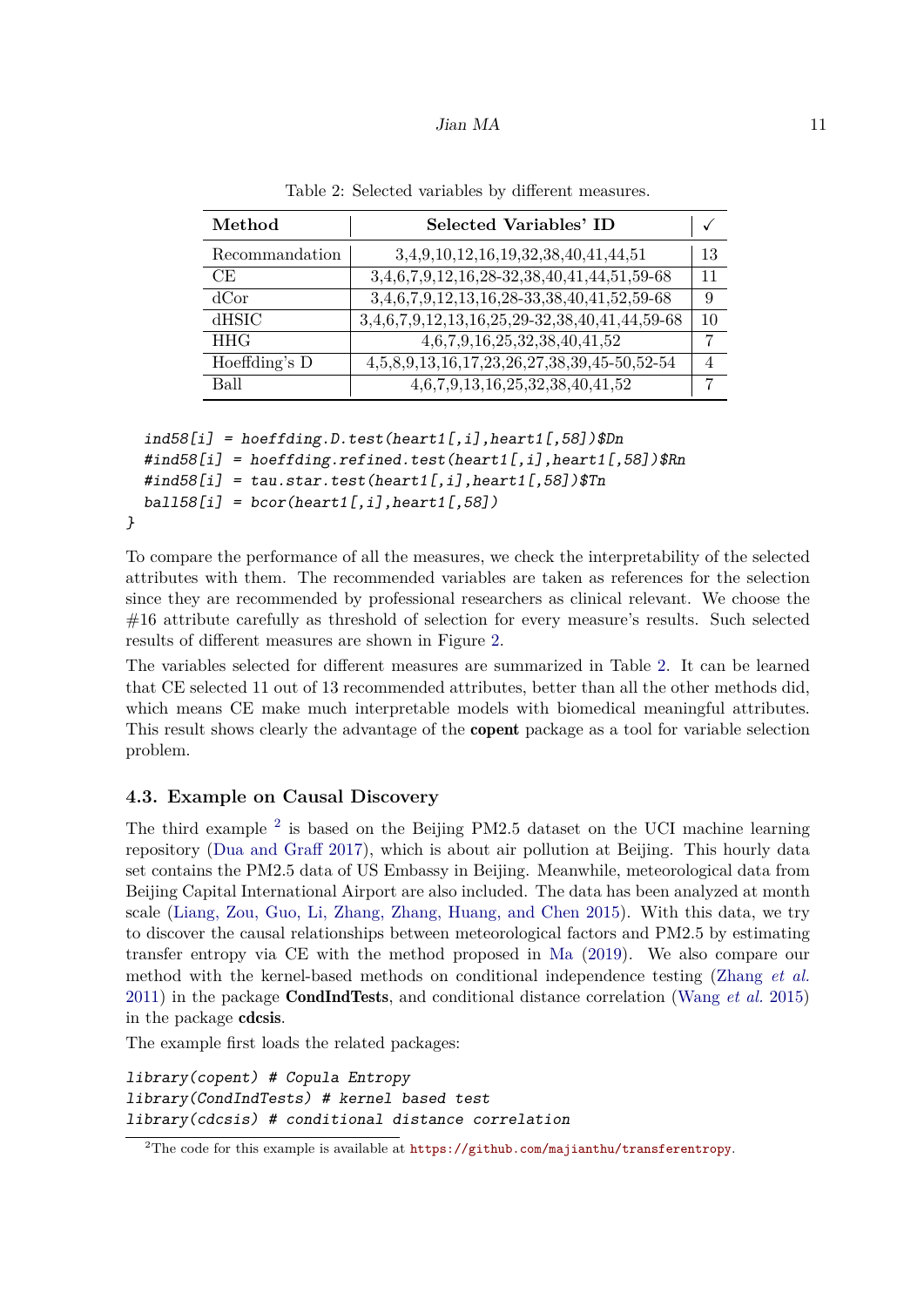

(a) CE



(b) dCor



(c) dHSIC

<span id="page-11-0"></span>Figure 2: Variables selected by the six dependence measures.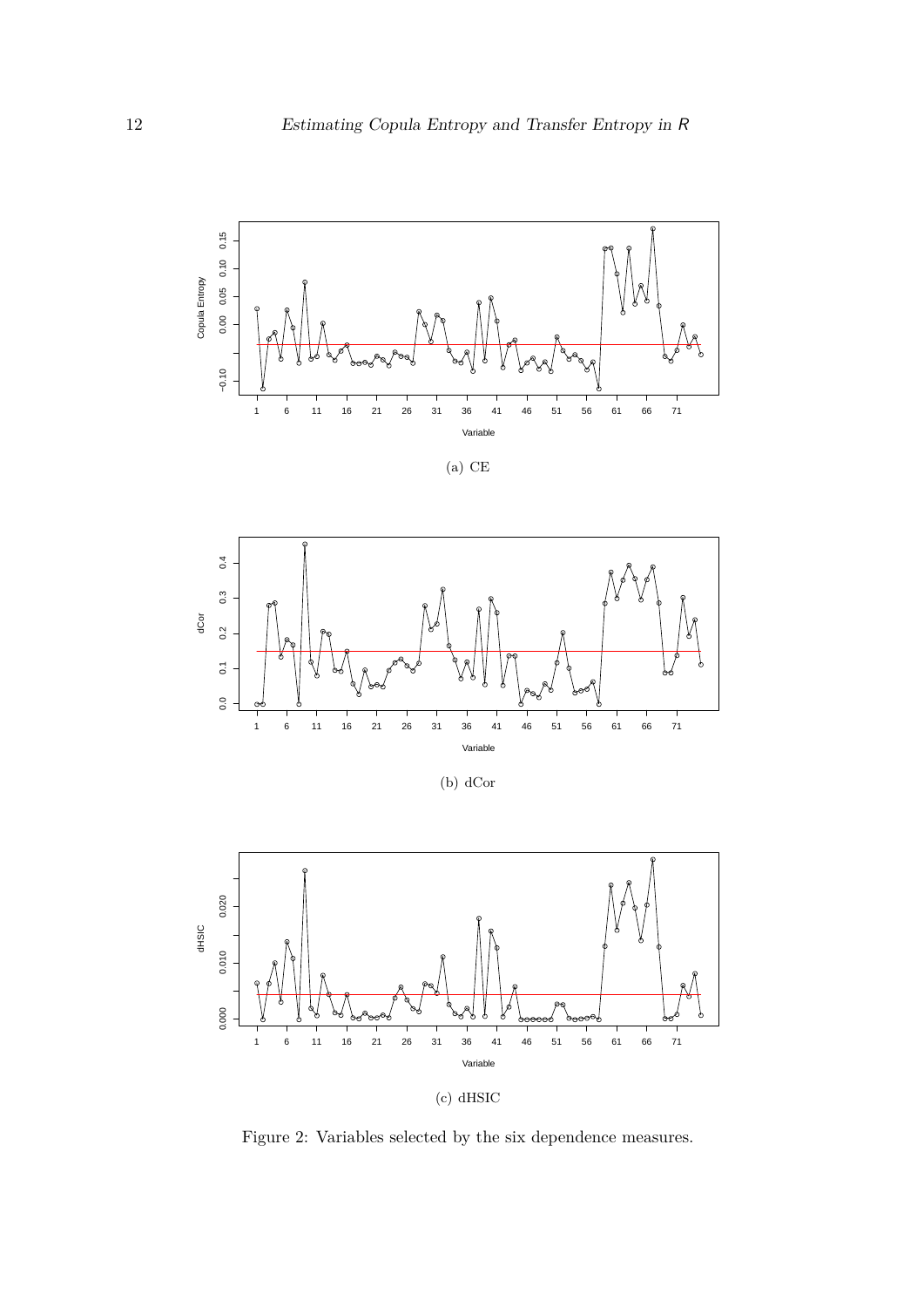$Jian\ MA \hskip 1.6cm 13$ 







(e) Hoeffding's D



(f) Ball Correlation

Figure 2: Variables selected by the six dependence measures.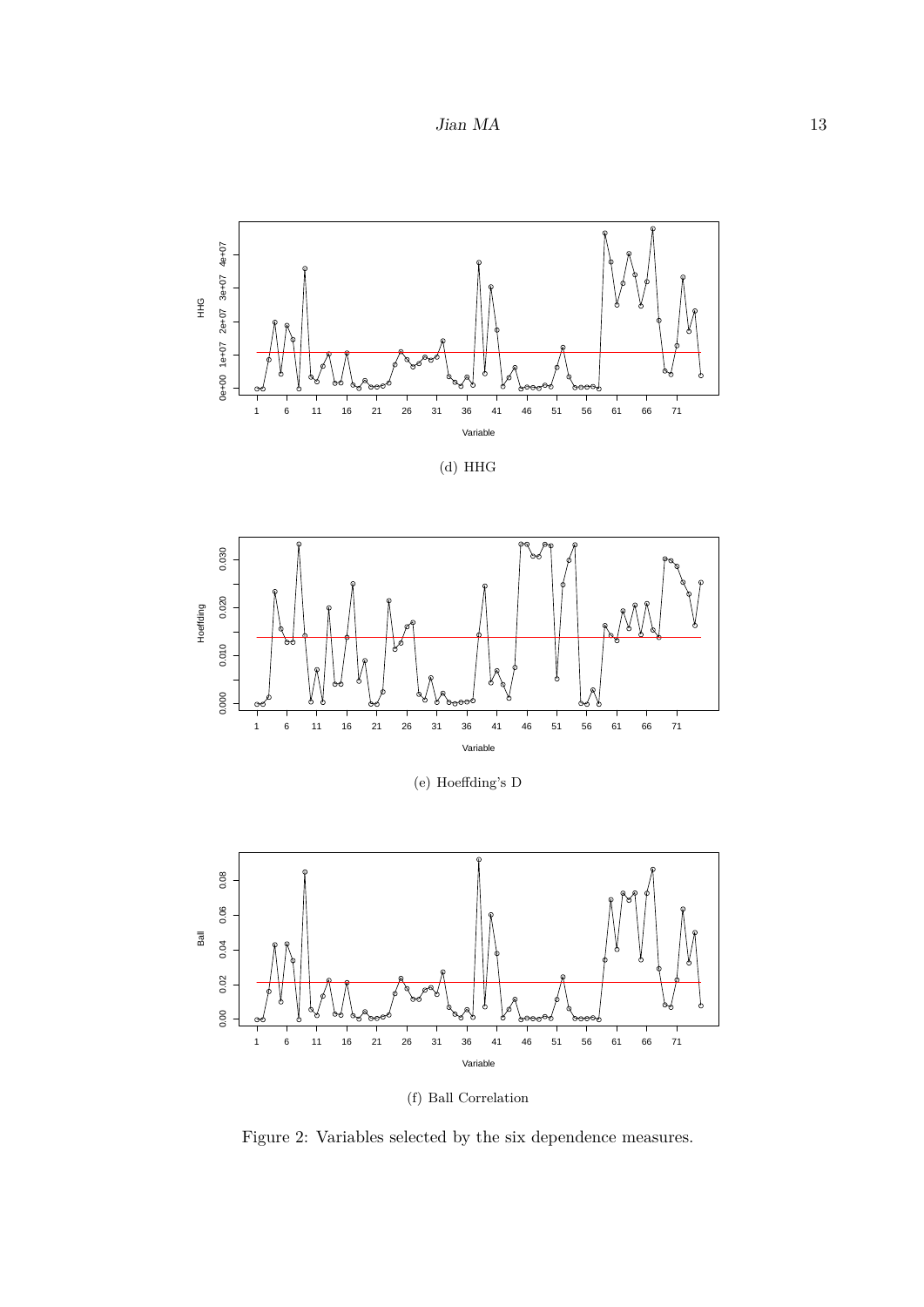Then the data is loaded from the UCI repository. We select only a part of data as the working set. For illustration purpose, the factors on PM2.5 and pressure are chosen in this example. Meanwhile, to avoid tackling missing values, only a continuous part of 501 hours data without missing values are used.

```
dir = "https://archive.ics.uci.edu/ml/machine-learning-databases/00381/"
prsa2010 = read.csv(paste(dir,"PRSA_data_2010.1.1-2014.12.31.csv",sep=""))
data = prsa2010[2200:2700,c(6,9)]
```
We consider causal relationship from pressure to PM2.5 with time lag from 1 hour to 24 hour. By setting time lag lag as 1 hour, we prepare the working set as follows:

```
lag = 1pm25a = data[1:(501-lag),1]pm25b = data[(lag+1):501, 1]pressure = data[1:(501-lag),2]
```
where pm25a and pm25b is the PM2.5 time series for 'now' and '1 hour later', and pressure is the pressure time series for 'now'.

So the TE from pressure to PM2.5 with 1 hour lag can be easily estimated with the function ci() for conditional independence testing:

```
te1[lag] = ci(pm25b, pressure, pm25a)
```
Or, the estimation can also be done without preparing the working data set by simply calling the function transent() on the original data with the time lag argument lag:

 $tel[Lag] = transent(data[, 0], data[, 1], lag)$ 

The same conditional independence can also be estimated with the kernel-based and distancebased methods from the prepared data as follows:

```
kci1[lag] = KCI(pm25b,pressure,pm25a)$testStatistic
cdc1[lag] = cdcor(pm25b,pressure,pm25a)
```
By setting the time lag lag from 1 to 24, we get the estimated values of three methods as illustrated in Figure [3.](#page-14-0) It can be learned from the Figure that the change of TE strength is well estimated which can be interpreted with meteorological meanings [\(Ma](#page-16-5) [2019\)](#page-16-5). Particularly, the trend of the estimated TE has mainly two phases: the sharp increasing phase and the slow increasing phase. The estimation with conditional distance correlation presents similar results as ours while the results with kernel-based method does not show such trend, which is different from ours and that of the kernel-based method.

# **5. Summary**

<span id="page-13-0"></span>CE is a fundamental concept for multivariate statistical independence measuring and testing and TE is a model-free concept for measuring causality. It has been proved that TE can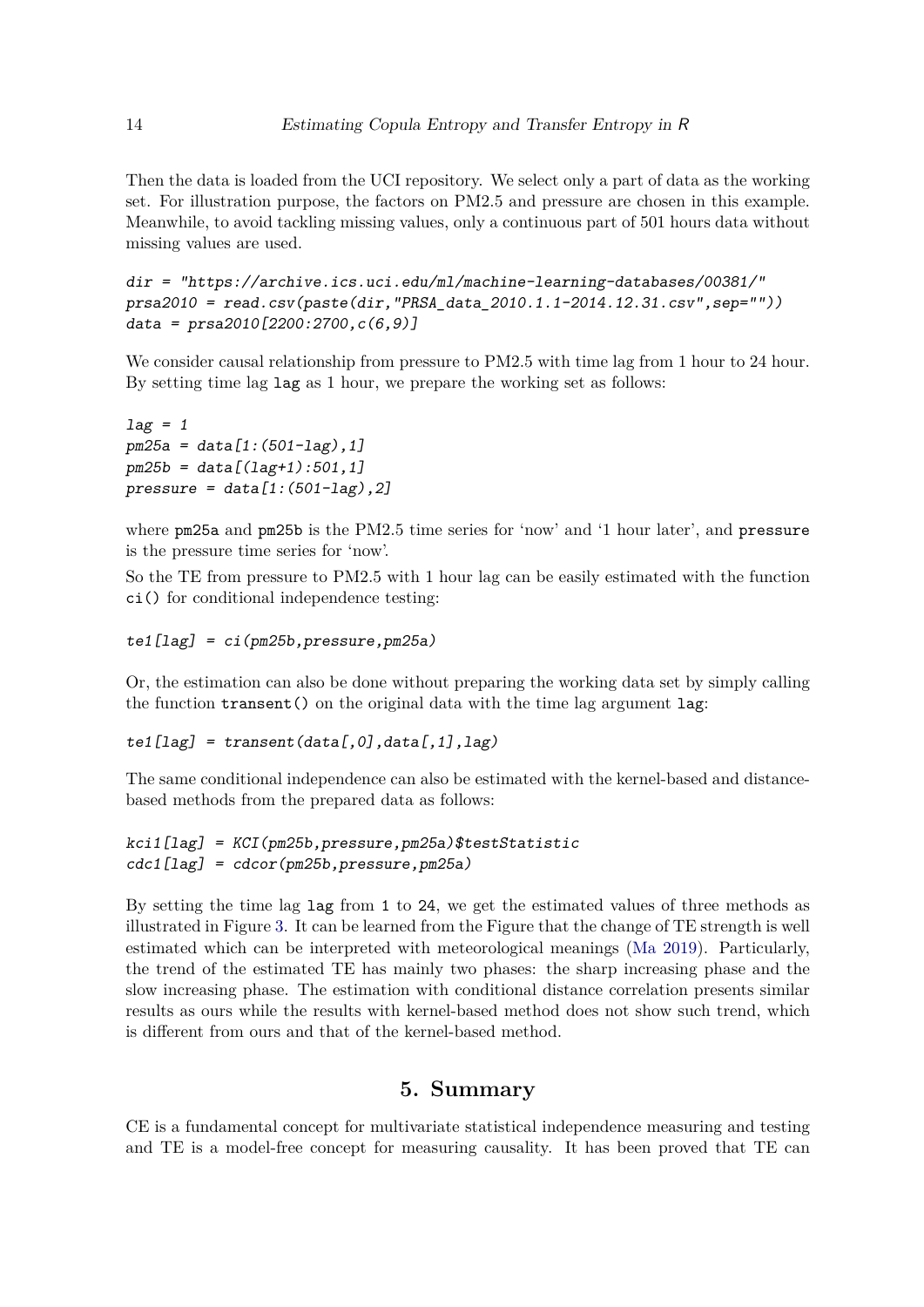$Jian\ MA \hskip 1.6cm 15$ 



(c) Kernel-base Conditional Independence

<span id="page-14-0"></span>Figure 3: Three tests on causality from pressure to PM2.5 with lags from 1h to 24h.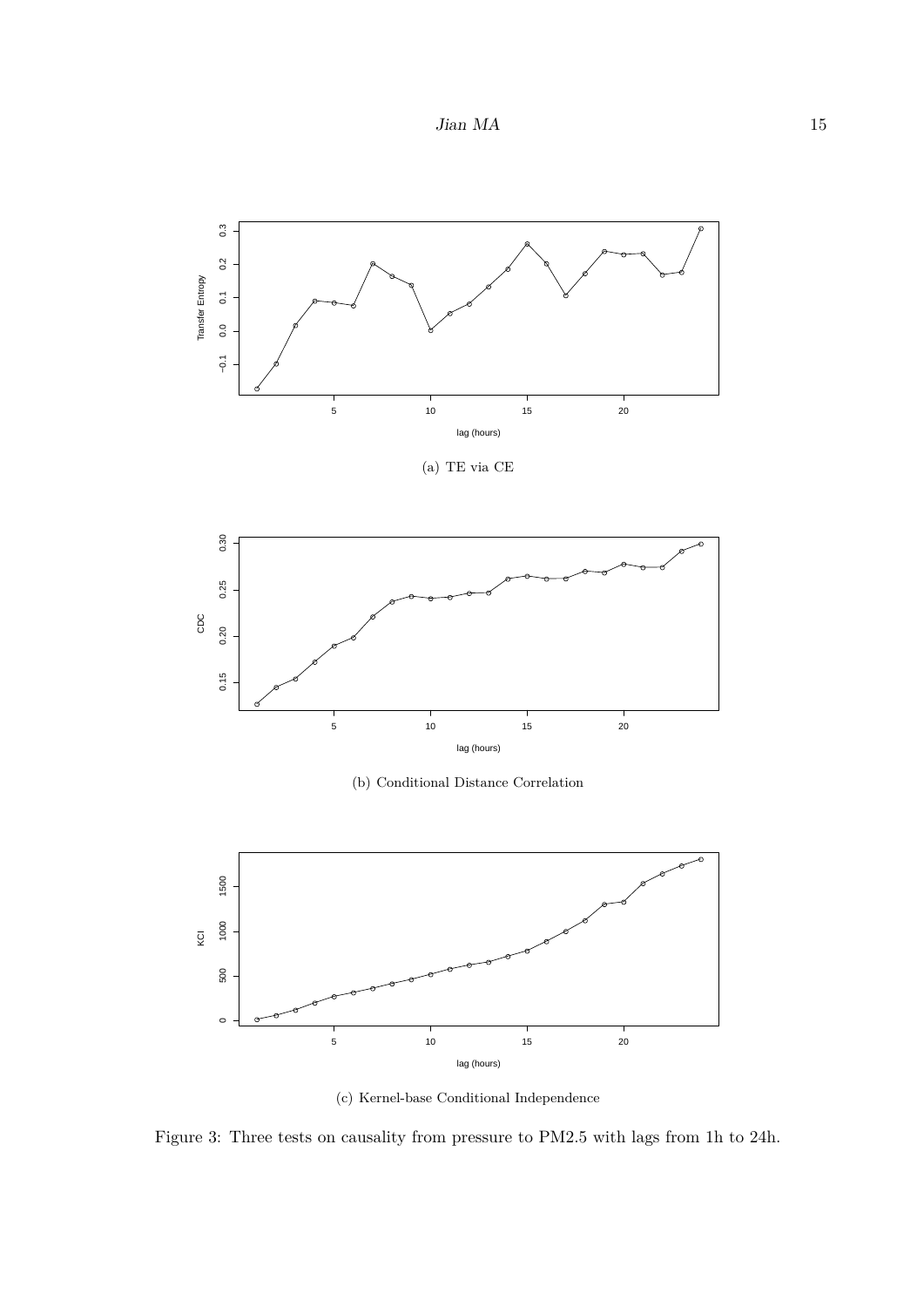be represented with only CE. Therefore, CE provides a unified theoretical framework for measuring both independence and conditional independence (or TE). It has been applied to solve several related statistical or machine learning problems. We have proposed the nonparametric methods for estimating CE and TE previously. In this paper, copent, the R package implementing the proposed methods, is introduced with implementation details. Three examples with simulated data and two UCI datasets on variable selection and causal discovery illustrate the usage of this package. The examples on variable selection and causal discovery show the strong ability of the **copent** package on testing (conditional) independence compared with the related packages. The copent package in R is available on the CRAN and also on GitHub at <https://github.com/majianthu/copent>.

# **Computational details**

The results in this paper were obtained using R 3.6.3 with the **datasets** 3.6.3, copent 0.2, energy 1.7-7, dHSIC 2.1, HHG 2.3.2, independence 1.0.1, Ball 1.3.10, cdcsis 2.0.3, CondIndTests 0.1.5, and mnormt 1.5-7 packages. R itself and all packages used are available from the Comprehensive R Archive Network (CRAN) at <https://CRAN.R-project.org/>. The UCI Heart Disease dataset and Beijing PM2.5 dataset were accessed at March 6th, 2021.

# **Acknowledgments**

The code of the copent package was first developed during the author's PhD study at Tsinghua University.

# **References**

- <span id="page-15-5"></span>Azzalini A, Genz A (2020). *The* R *package* mnormt*: The multivariate normal and t distributions (version 1.5-7)*. URL <http://azzalini.stat.unipd.it/SW/Pkg-mnormt>.
- <span id="page-15-4"></span>Bergsma W, Dassios A, *et al.* (2014). "A consistent test of independence based on a sign covariance related to Kendall's tau." *Bernoulli*, **20**(2), 1006–1028. [doi:10.3150/13-BEJ514](http://dx.doi.org/10.3150/13-BEJ514).
- <span id="page-15-0"></span>Cover TM, Thomas JA (2012). *Elements of information theory*. John Wiley & Sons.
- <span id="page-15-6"></span>Dua D, Graff C (2017). "UCI Machine Learning Repository." URL [http://archive.ics.](http://archive.ics.uci.edu/ml) [uci.edu/ml](http://archive.ics.uci.edu/ml).
- <span id="page-15-1"></span>Gretton A, Fukumizu K, Teo CH, Song L, Schölkopf B, Smola AJ (2007). "A Kernel Statistical Test of Independence." In *Advances in Neural Information Processing Systems 20*, volume 20, pp. 585–592.
- <span id="page-15-2"></span>Gretton A, Fukumizu K, Teo CH, Song L, Schölkopf B, Smola AJ (2007). "A Kernel Statistical Test of Independence." In *Proceedings of the 20th International Conference on Neural Information Processing Systems*, NIPS'07, pp. 585–592.
- <span id="page-15-3"></span>Heller R, Heller Y, Gorfine M (2013). "A consistent multivariate test of association based on ranks of distances." *Biometrika*, **100**(2), 503–510. [doi:10.1093/biomet/ass070](http://dx.doi.org/10.1093/biomet/ass070).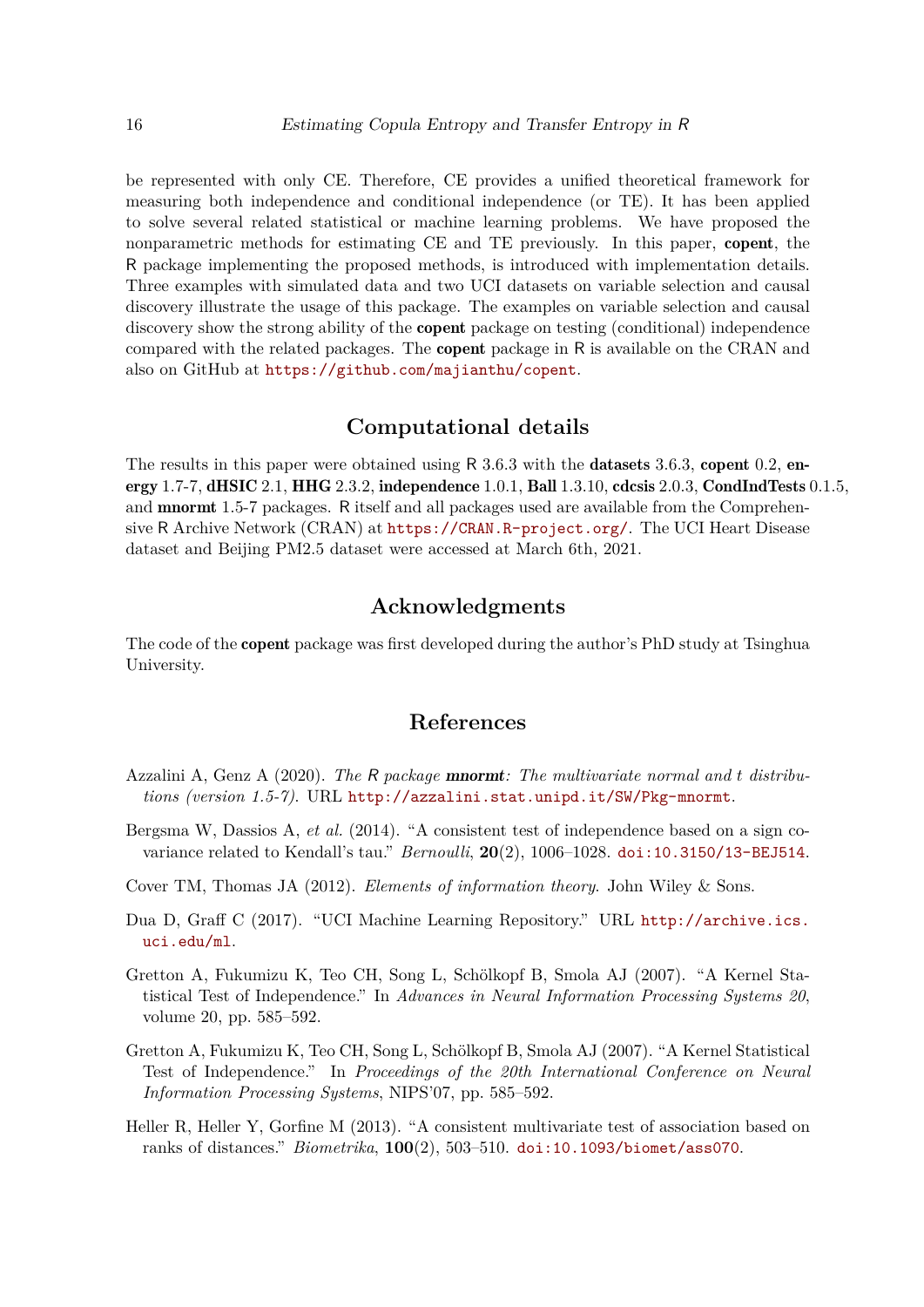- <span id="page-16-12"></span>Heller R, Heller Y, Kaufman S, Brill B, Gorfine M (2016). "Consistent distribution-free ksample and independence tests for univariate random variables." *The Journal of Machine Learning Research*, **17**(1), 978–1031.
- <span id="page-16-13"></span>Hoeffding W (1948). "A Non-Parametric Test of Independence." *The Annals of Mathematical Statistics*, **19**(4), 546–557. URL <http://www.jstor.org/stable/2236021>.
- <span id="page-16-2"></span>Joe H (2014). *Dependence modeling with copulas*. CRC press.
- <span id="page-16-4"></span>Kraskov A, Stögbauer H, Grassberger P (2004). "Estimating mutual information." *Physical review E*, **69**(6), 066138. [doi:10.1103/PHYSREVE.69.066138](http://dx.doi.org/10.1103/PHYSREVE.69.066138).
- <span id="page-16-16"></span>Liang X, Zou T, Guo B, Li S, Zhang H, Zhang S, Huang H, Chen SX (2015). "Assessing Beijing's PM2.5 pollution: severity, weather impact, APEC and winter heating." *Proceedings of The Royal Society A: Mathematical, Physical and Engineering Sciences*, **471**(2182), 20150257. [doi:10.1098/RSPA.2015.0257](http://dx.doi.org/10.1098/RSPA.2015.0257).
- <span id="page-16-6"></span>Ma J (2019). "Discovering Association with Copula Entropy." *arXiv preprint arXiv:1907.12268*.
- <span id="page-16-5"></span>Ma J (2019). "Estimating Transfer Entropy via Copula Entropy." *arXiv preprint arXiv:1910.04375*.
- <span id="page-16-8"></span>Ma J (2019). "Variable Selection with Copula Entropy." *arXiv preprint arXiv:1910.12389*.
- <span id="page-16-9"></span>Ma J (2021). copent*: Estimating Copula Entropy*. R package version 0.2, URL [https:](https://CRAN.R-project.org/package=copent) [//CRAN.R-project.org/package=copent](https://CRAN.R-project.org/package=copent).
- <span id="page-16-7"></span>Ma J, Sun Z (2008). "Dependence Structure Estimation via Copula." *arXiv preprint arXiv:0804.4451*.
- <span id="page-16-3"></span>Ma J, Sun Z (2011). "Mutual information is copula entropy." *Tsinghua Science & Technology*, **16**(1), 51–54. [doi:10.1016/S1007-0214\(11\)70008-6](http://dx.doi.org/10.1016/S1007-0214(11)70008-6).
- <span id="page-16-15"></span>Nahar J, Imam T, Tickle KS, Chen YPP (2013). "Computational intelligence for heart disease diagnosis: A medical knowledge driven approach." *Expert Systems With Applications*, **40**(1), 96–104. [doi:10.1016/J.ESWA.2012.07.032](http://dx.doi.org/10.1016/J.ESWA.2012.07.032).
- <span id="page-16-1"></span>Nelsen RB (2007). *An introduction to copulas*. Springer Science & Business Media.
- <span id="page-16-14"></span>Pan W, Wang X, Zhang H, Zhu H, Zhu J (2020). "Ball covariance: A generic measure of dependence in banach space." *Journal of the American Statistical Association*, **115**(529), 307–317. [doi:10.1080/01621459.2018.1543600](http://dx.doi.org/10.1080/01621459.2018.1543600).
- <span id="page-16-0"></span>Pearson K (1896). "Mathematical contributions to the theory of evolution.–On a form of spurious correlation which may arise when indices are used in the measurement of organs." *Proceedings of The Royal Society of London*, **60**(1), 489–498.
- <span id="page-16-11"></span>Pfister N, Bühlmann P, Schölkopf B, Peters J (2016). "Kernel-based tests for joint independence." *arXiv preprint arXiv:1603.00285*.
- <span id="page-16-10"></span>R Core Team (2020). R*: A Language and Environment for Statistical Computing*. R Foundation for Statistical Computing, Vienna, Austria. URL <https://www.R-project.org/>.